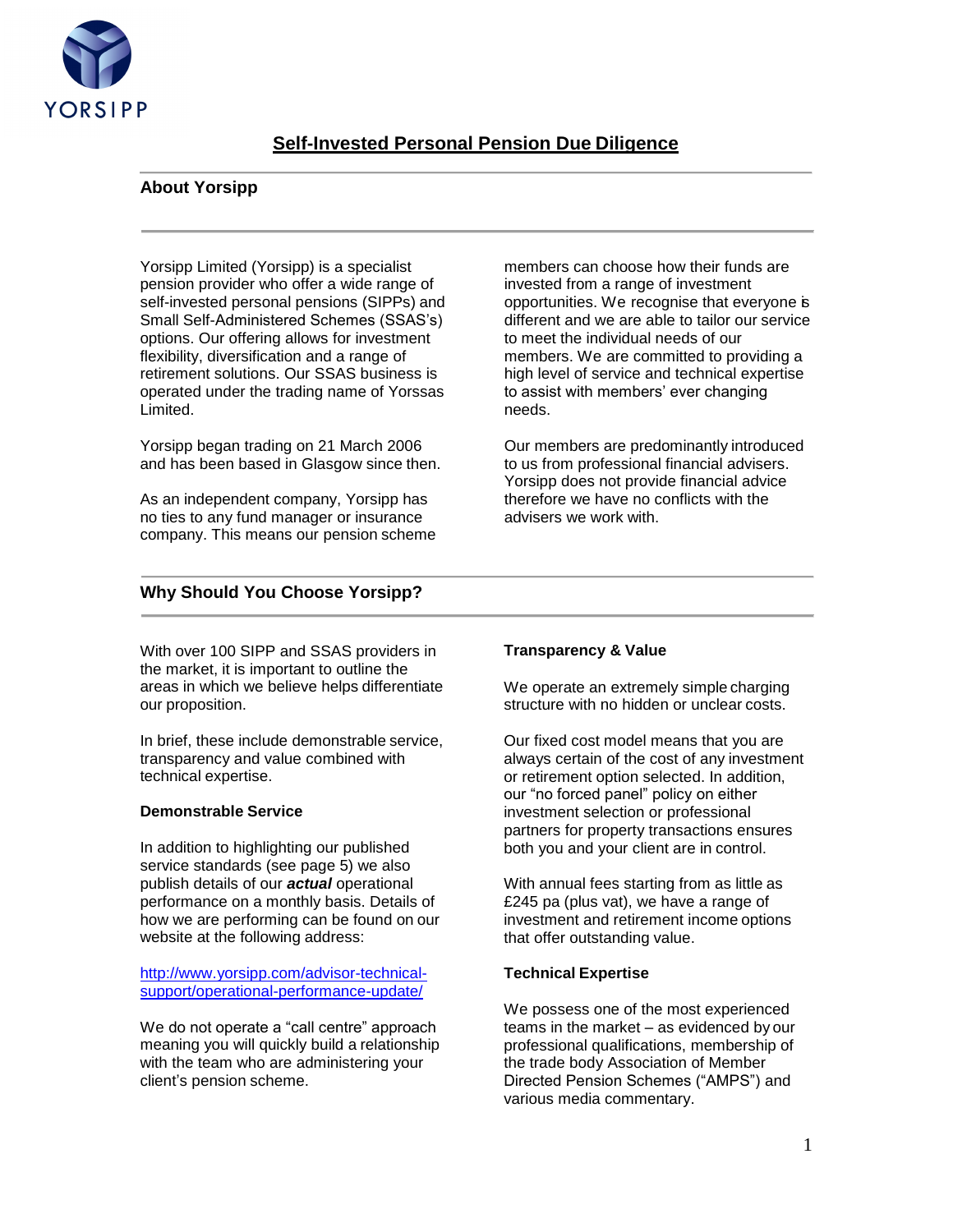### **Structure**

Yorsipp is authorised and regulated by the Financial Conduct Authority (FCA), register number 464198. The principal permission granted is for the establishment, operation and winding up of personal pension schemes.

Yorsipp is authorised to control client money but may not hold such funds on its own account.

The company is registered in England, registration number 05743279. Its registered address is: c/o Calvert Dawson Ltd, 288 Oxford Road, Gomersal, Cleckheaton, West Yorkshire BD19 4PY.

Yorsipp operates its SIPP under a Master Trust arrangement, with Yorsipp (Trustees) Limited as the sole Trustee of all pension schemes.

All assets purchased by the SIPP are legally owned by Yorsipp (Trustees) Limited which is registered in England, registration number 04242849.

This structure streamlines the operational aspects of the scheme as it allows Yorsipp (Trustees) Limited to execute any legal documentation and payment authorisation at the direction of the member or professional adviser, without requiring counter signatures from the member.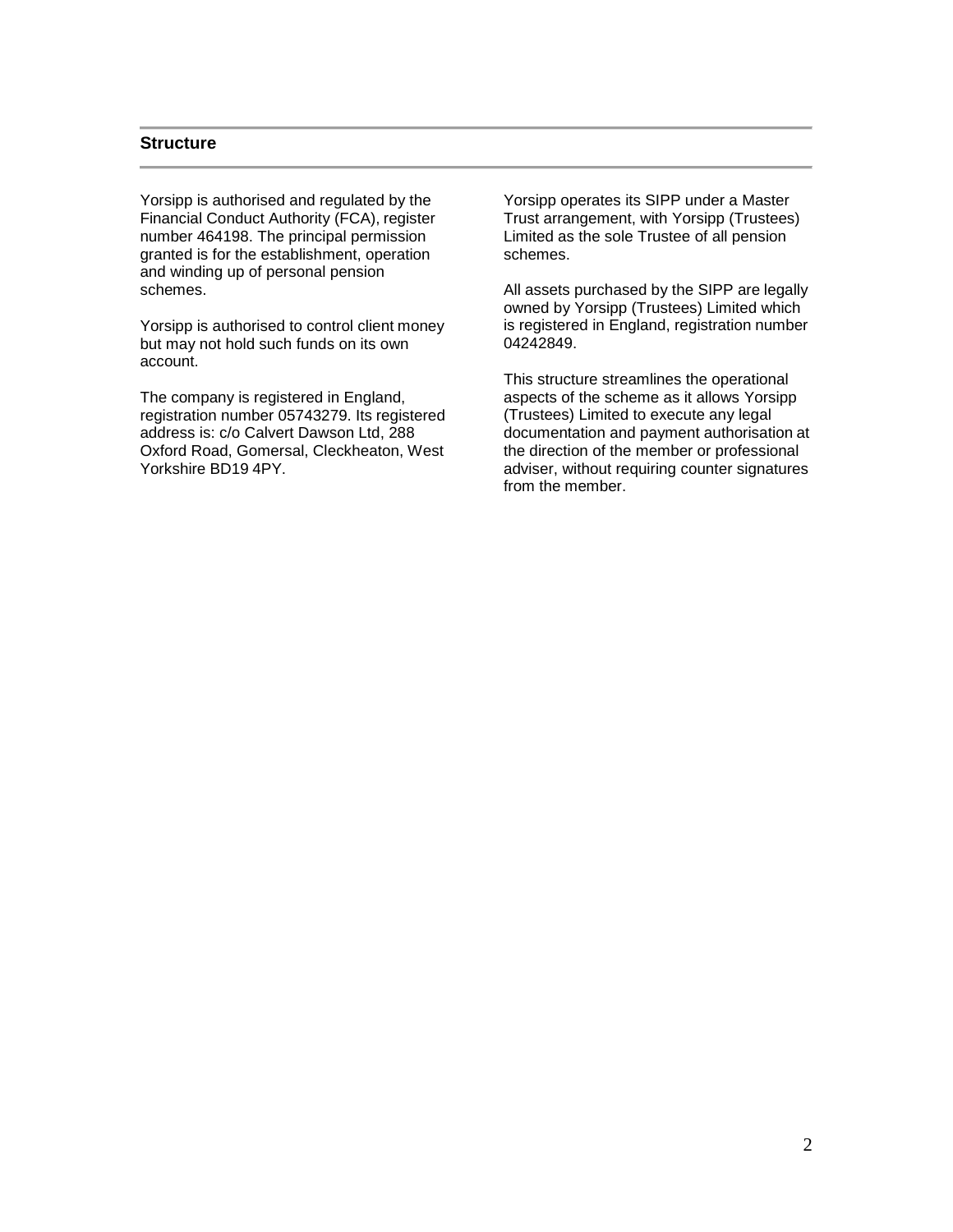# **Financial Strength & Future Vision**

As an FCA regulated and authorised business, we must hold an appropriate level of capital to be allowed to continue to operate as a SIPP administrator. 'Capital Adequacy' requirements apply to all SIPP operators from 1 September 2016. We are pleased to confirm that we currently hold capital significantly in excess of the regulatory requirement. This excess capital allows for a variance in asset values. The business believes this further underlines its strong financial position and indicates it is poised for future growth.

A significant element of the requirements is for regulatory capital to be linked to the proportion of members holding "non-standard" assets – i.e. those typically carrying a higher degree of "risk". Due to our robust due diligence approach, we have a very small exposure to such assets (c5.5%) and this in turn helps reduce the amount of capital we are required to hold.

Yorsipp is a stable, profitable company which has grown each year since formation in 2006. We continue to make a significant investment in both technology and our people, which has supported our nationwide expansion. This investment highlights both our appetite and capability of positioning the firm for future growth.

Looking ahead, our ambition is to significantly increase our market share by continuation of our journey to being recognised as a financially secure, innovative and technically superior provider of specialist self-administered retirement solutions. This will be achieved via a combination of both organic growth and also by acquisition where appropriate.

We have no plans to become one of the ubiquitous "platform providers" currently focusedon asset gathering in the retail space.

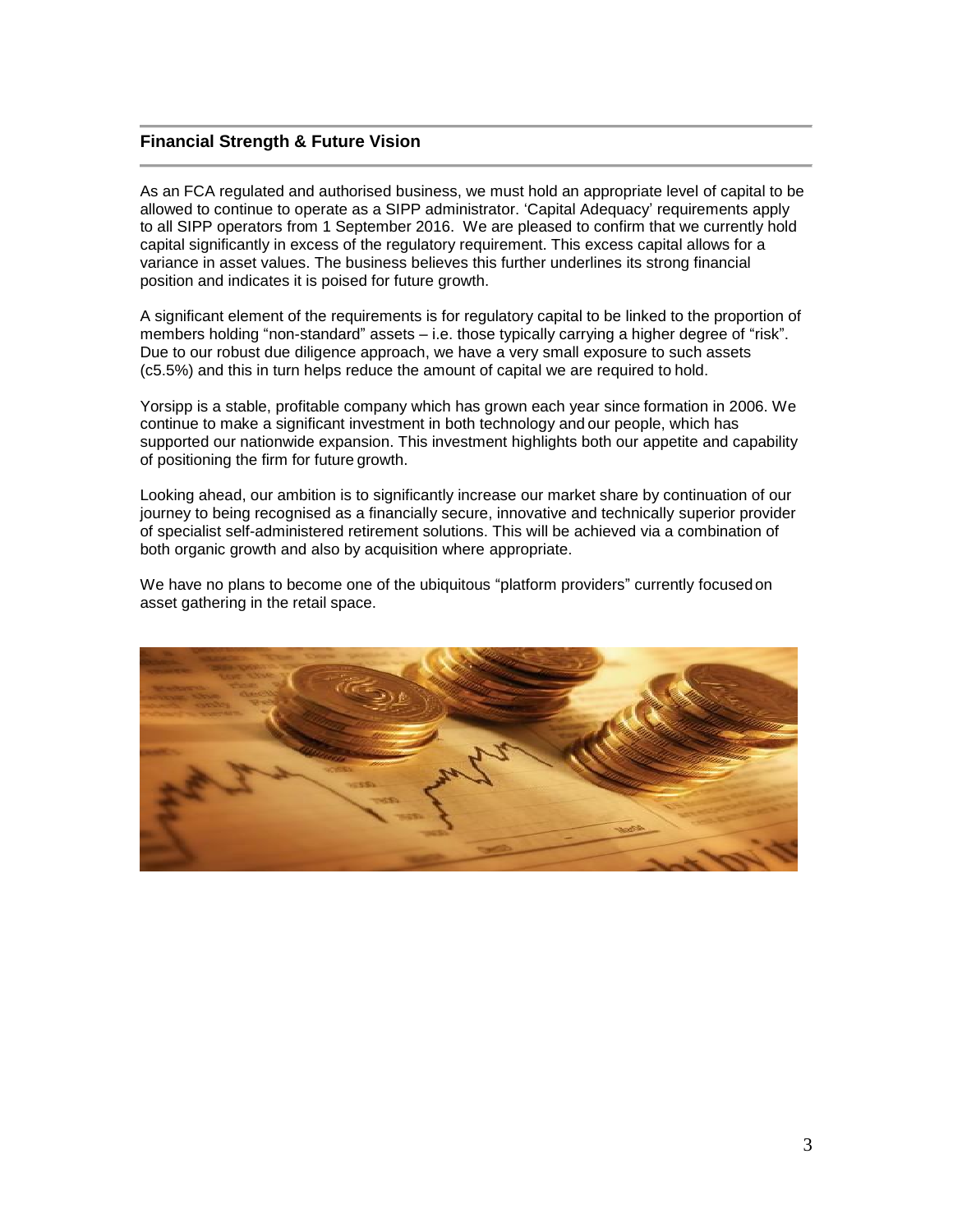# **Products & Charges**

Yorsipp offers a range of SIPP products as outlined below which are designed to accommodate a wide range of both pre and post retirement options. We also make it easy for you to keep up to date with progress via our online adviser/client portal.

Whenever you require access to a wider (or narrower) range of investment options you can simply move to the appropriate option without having to "transfer" to an alternative plan.

All assets held under our Singular and Step Up options must also meet FCA definition of "standard" investments.

### **Singular SIPP**

Our entry level Singular SIPP offers cost effective pension consolidation.

With an annual wrapper fee from £245 pa plus vat, Singular SIPP permits access to one holding in any of the following:- Fund Platform, Discretionary Fund Manager, Trustee Investment Plan, Internet Share Dealing, or Cash Deposit (in addition to primary trustee bank account).

### **Step Up SIPP**

Offering a gateway between the Singular & Full SIPP plans is our Step Up SIPP. This plan offers an unrestricted choice to the investment options permitted under our Singular SIPP.

The plan can be converted to either a Singular SIPP or a Full SIPP within the same wrapper if required at a later date - i.e. no "transfer" is required.

## **Full SIPP**

Our Full SIPP plan permits a wider range of investment options than the Singular & Step Up options and includes assets such as commercial property and unlisted shares. Since Yorsipp have no affiliation to any product provider or investment management groups, your clients are free to choose the investment options which fit their particular circumstances.

## **Prestige Property SIPP**

Our Prestige Property SIPP offers low cost, streamlined access to commercial property investment. It is designed to reduce risk and simplify the purchase process for IFAs and their clients by combining Yorsipp's expertise in property purchase and administration with the valuable reputation and experience of carefully chosen legal and real estate partners for a seamless service. Clients can also invest in the same wide range of investments as the Full SIPP.

#### **Bespoke Pension Solutions**

We may offer other bespoke pension solutions based on the needs of IFAs' clients.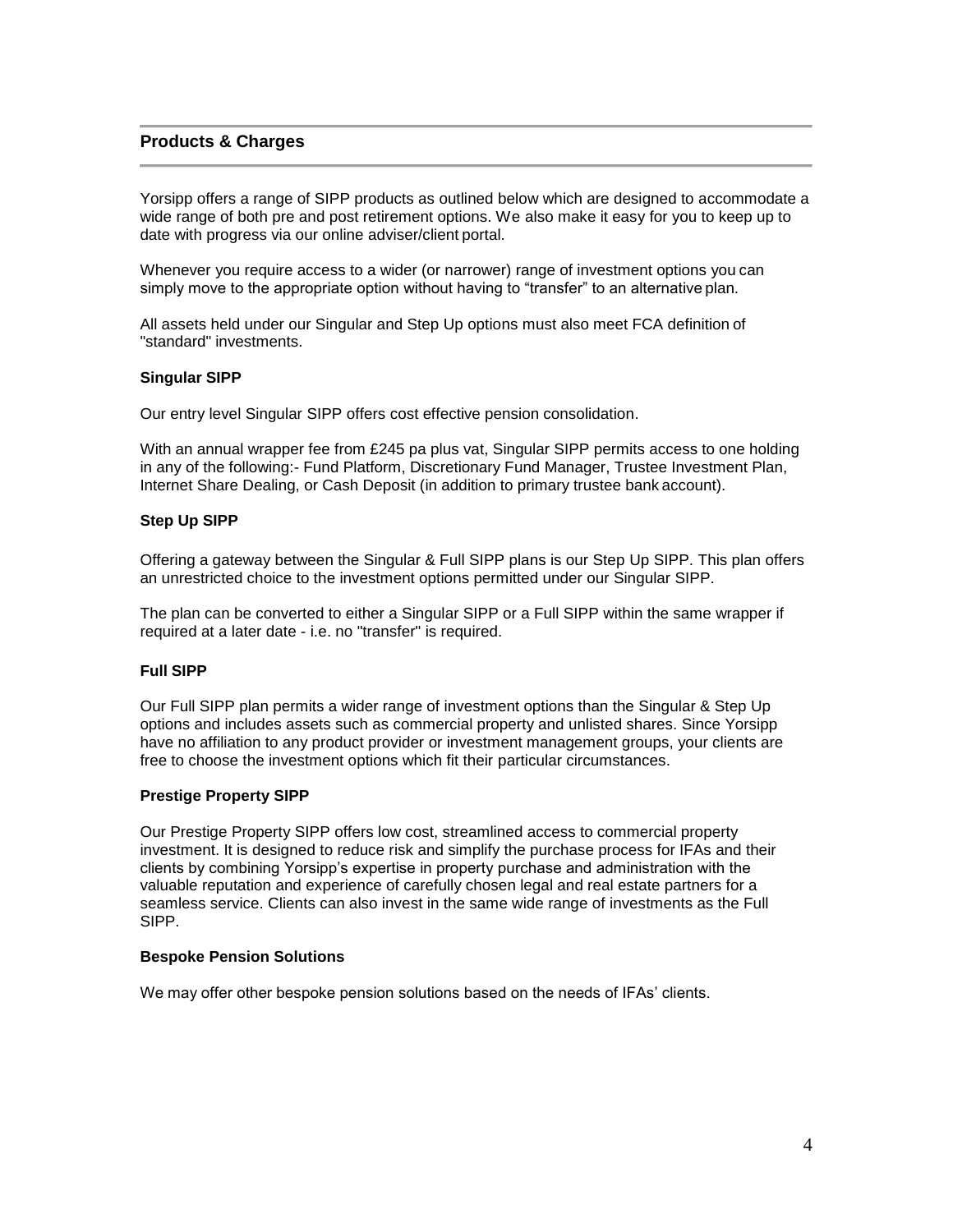# **Products & Charges**

# **Charges**

Yorsipp operates an open, transparent, easy to understand fee structure; we have *no hidden charges, no added extras and no time cost basis fees*. This allows members and their advisers to know exactly how much they will be charged for all services within their SIPP.

Our current charging structure is available from our website via:

<http://www.yorsipp.com/products-services/sipp/sipp-fees/>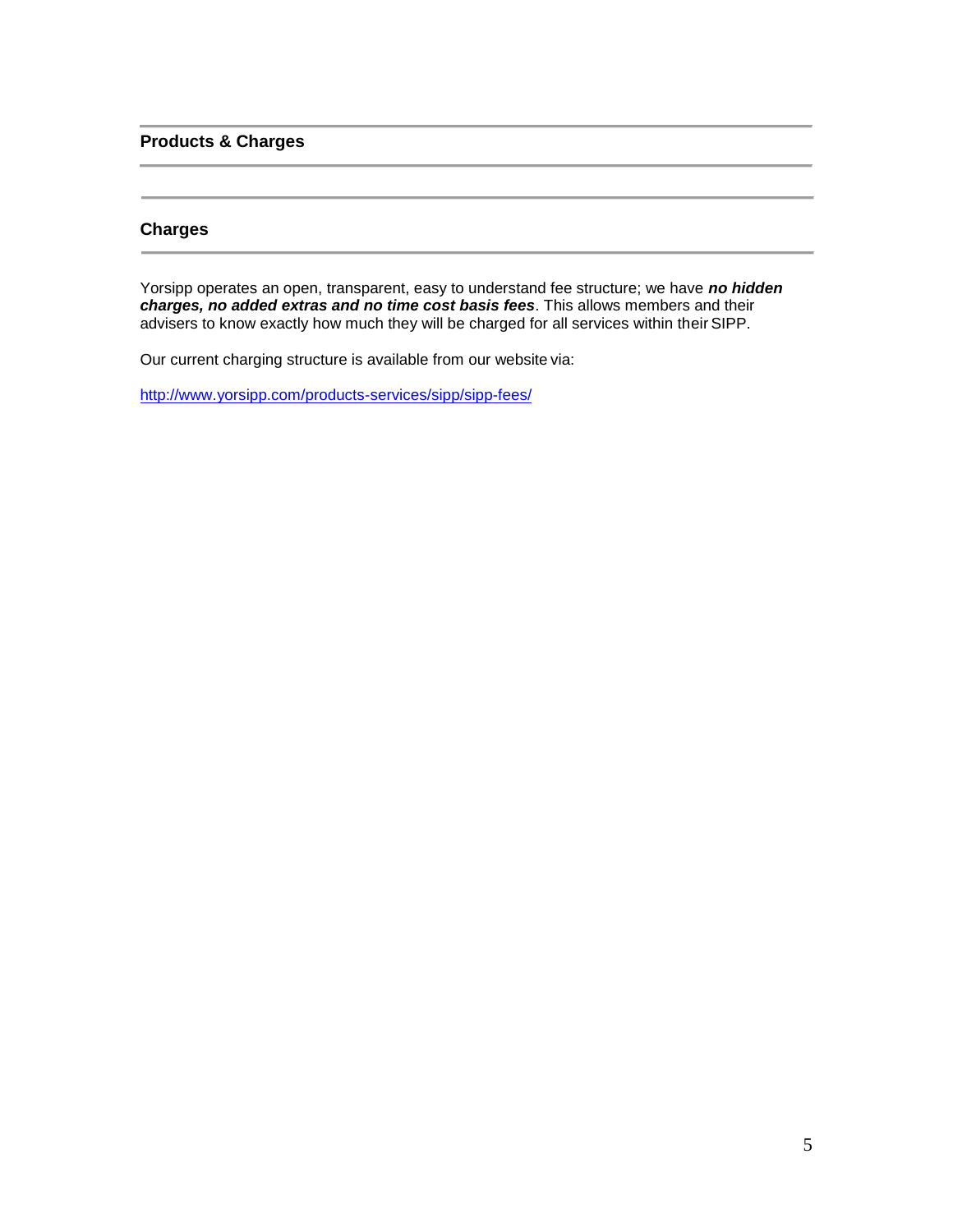# **Service Standards**

We strive to provide a first class service at all times. We are proud of not only the quality of our service but also our normal turnaround times. We also ensure that accuracy is not compromised for speed!



| Task                                                                        | <b>Timescale</b> |
|-----------------------------------------------------------------------------|------------------|
| Processing new business applications                                        | 1 day            |
| Requesting transfers in                                                     | 2 day            |
| Banking cheques                                                             | 1 day            |
| Processing investment instructions                                          | 1 day            |
| Processing disinvestment instructions                                       | 2 day            |
| Providing a cash balance                                                    | 1 day            |
| Providing a full valuation                                                  | 5 days           |
| Completing benefit calculations and paying PCLS<br>(if funds are available) | 2 days per stage |
| Processing income change requests                                           | 2 days           |
| General enquiries                                                           | 10 days          |

# **Administration**

The above timescales apply to standard instructions and requests only and when all relevant paperwork has been received correctly. Non-standard enquiries may take longer. Please further note that instructions received after 3 pm will be counted as the following working day. All days should be noted as working days. We do not count the date of receipt of instructions as the first day.

## **Commercial Property**

The turnaround time for buying or selling commercial property varies with the specifics of the case and other parties involved e.g. the vendor, solicitor and surveyor. As a general guide, we can normally complete transactions within 6-10 weeks.

We **do not** operate a "panel" of property partners you must use and welcome the use of your clients' preferred connections. However, if clients do not have preferred professional partners and instead prefer a simplified, low cost option, we offer the Prestige Property SIPP which uses carefully selected professional partners.

Our guides on property purchase through either the Full SIPP or Prestige Property SIPP can be found on the investment section of our website:

<http://www.yorsipp.com/investments/>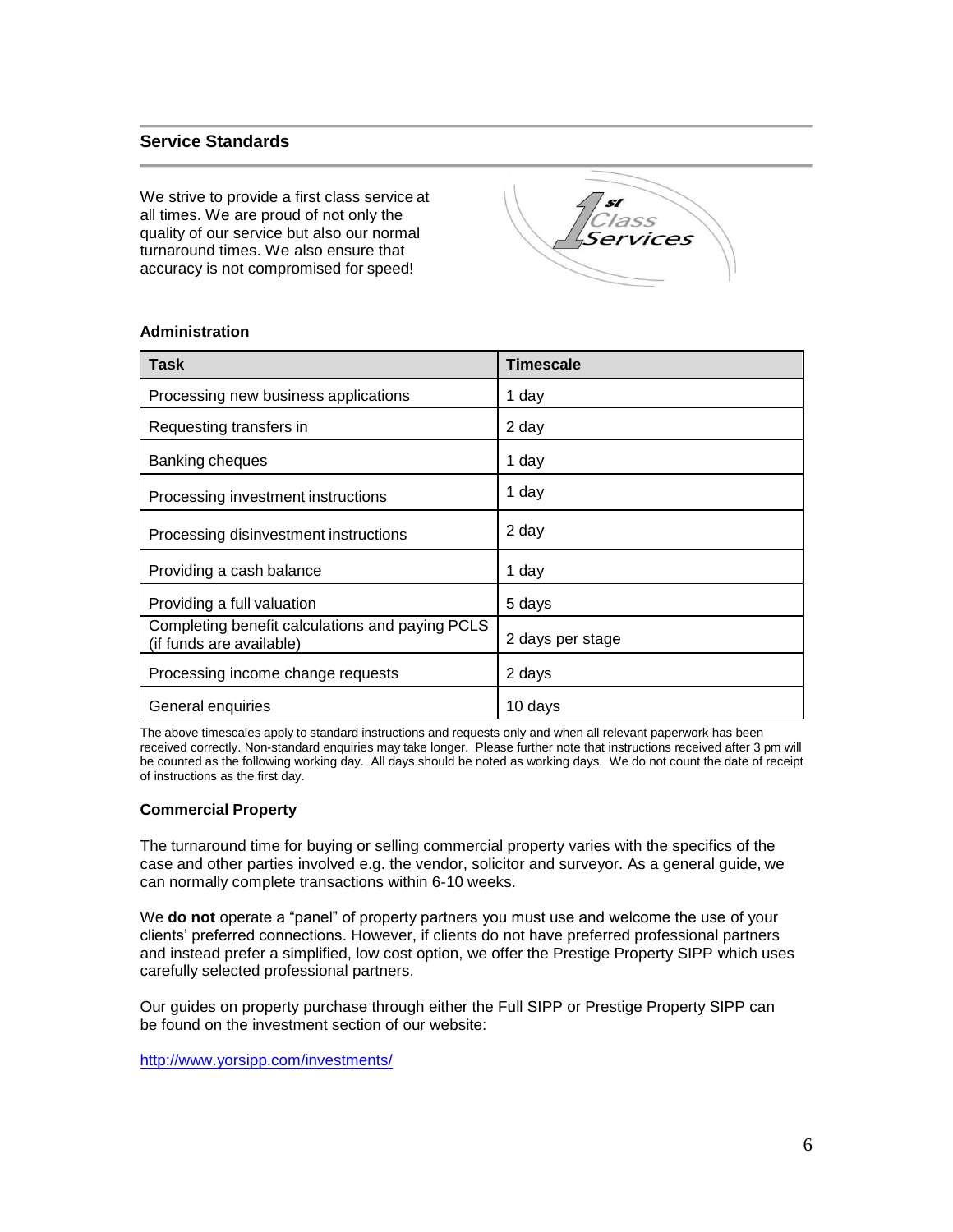## **Banking**

Yorsipp uses the Royal Bank of Scotland's Bankline banking system, which means that we operate as a branch of the Royal Bank of Scotland. This gives us access to state of the art banking facilities and the ability to obtain information and process banking at the touch of a button.

The SIPP bank account is held with the Royal Bank of Scotland although members are free to hold other authorised deposit

accounts within their SIPP if they wish to do so.

## **Investment Opportunities**



Yorsipp believes it is important to allow our members access to a good range of investment opportunities.

Subject to satisfying our normal requirements on aspects such as valuation, control and liquidity, we therefore generally allow unrestricted access to standard investments including but not limited to:

- Fund Platforms
- Discretionary Fund Managers
- Stockbroking Accounts
- Trustee Investment Plans
- Fixed Term Deposit Accounts
- Commercial Property

For members with a Full SIPP, we will also consider the following types of non-standard investments:

- UK based unquoted Shares/Equities
- UK based Exempt Property Unit Trusts (EPUT)
- UK cash deposits for terms exceeding 30 days

All requests will be assessed on a case by case basis by our Investment Committee (IC). The IC consists of our senior management team together with external legal representation and, where appropriate, is also supplemented by additional due diligence from in:review. in:review carries out a robust review process that meets the increasing due diligence needs of SIPP Operators, networks and financial advisers, providing independent validation for alternative investments of such matters as the structures, history and background of the parties and counterparties, taxation implications and back testing.

Taking all aspects into account, the IC carries out comprehensive due diligence to determine the structure of the opportunity, whether it exposes the member or Yorsipp to inappropriate risks and the likelihood of it falling within HMRC's definition of Taxable Property. We will not allow any investment which does not satisfy our due diligence process.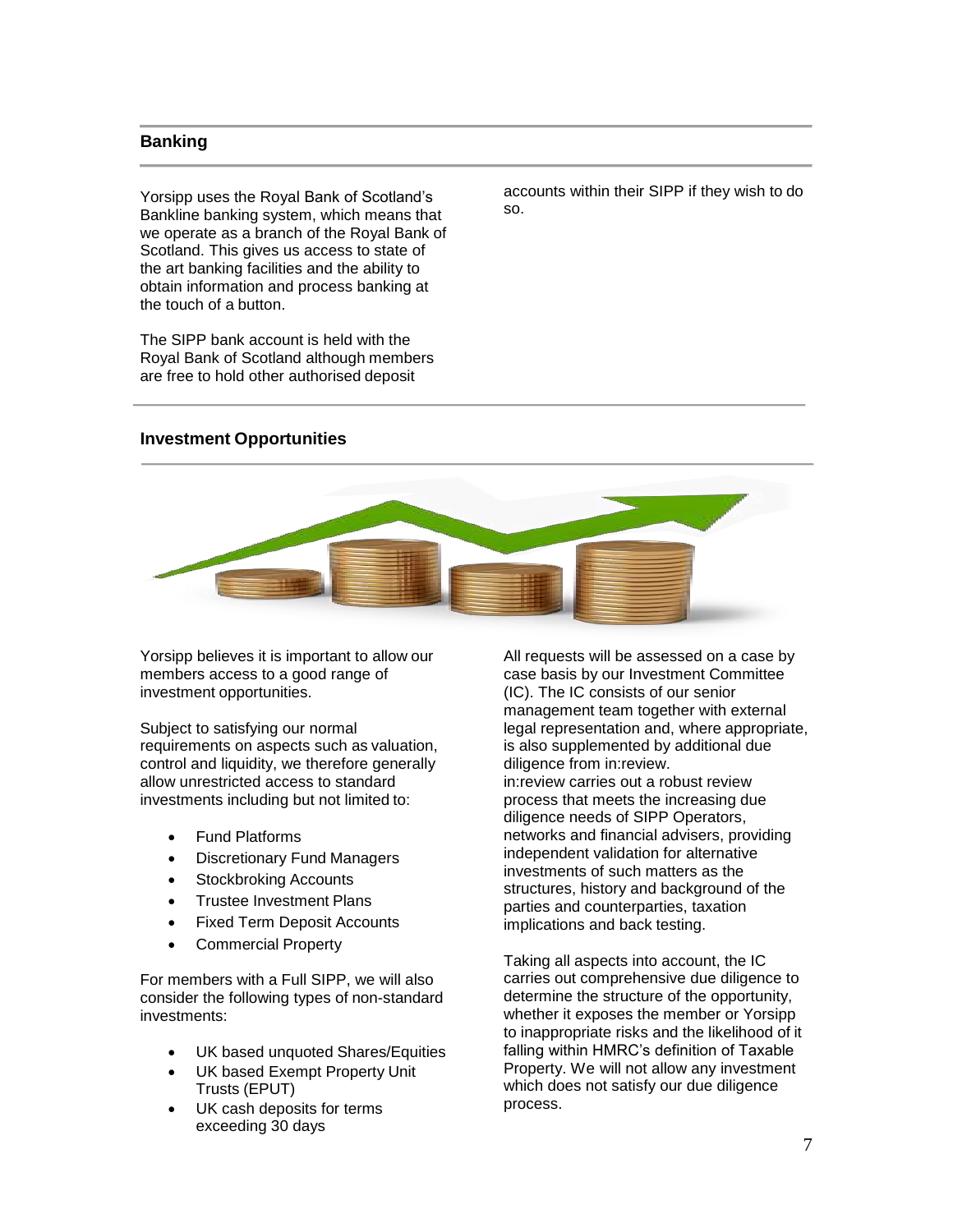#### **Commercial Property**

Members with a Full SIPP or Prestige Property SIPP can also use their pension funds to purchase commercial property and/or transfer a property in-specie from an existing pension scheme. We do not allow in-specie contributions of property – either employee or employer contributions – into our SIPP. The property can be held solely by the SIPP or, subject to certain conditions being met, jointly with other pension schemes, individuals or businesses. Property can be purchased from or sold to a connected party, for example the member's business.

We do not operate from panels, meaning the member is free to use a lender, solicitor and surveyor of their choice, when buying commercial property through the Full SIPP.

The Prestige Property SIPP offers a streamlined, low cost option, using carefully selected professional partners.

We are specialists in the commercial property market and currently manage in excess of 500 properties

Yorsipp has unlimited access to a highly experienced pensions solicitor to assist with all legal matters, including those relating to property transactions. This makes the process as simple as possible for members and their advisers.

### **Assets Under Administration**

Current assets under administration are c.£520 million (including SSAS). The SIPP assets are broken down as follows:

- Cash 14.4%
- Standard Investments 49.3%
- Commercial Property 30.8%
- Non-standard 5.5%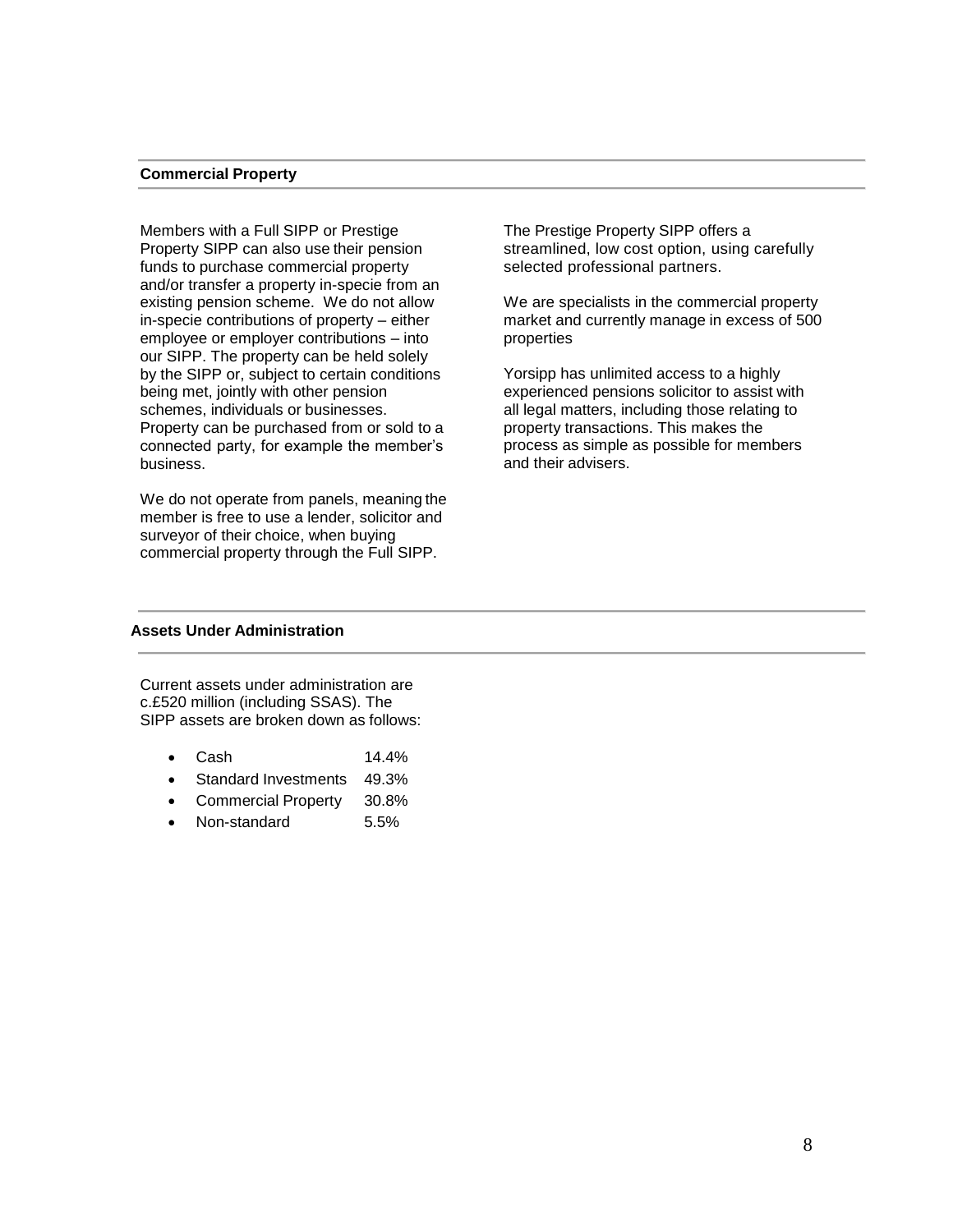# **Personnel**

In the increasingly complex SIPP market, it is important to ensure that you have the right team behind you to administer the scheme and oversee members' assets. This requires a high level of technical support to ensure that HMRC and FCA rules are not breached.

The Yorsipp team has a wealth of experience and knowledge and we all work very closely together to ensure a cohesive service. We do not have a call centre meaning you can speak directly to the member of staff you need. We operate on a flat management structure designedto enable a more bespoke service with easy access to decision makers.

Our technical expertise is reflected in the numerous professional pension and wider financial services qualifications held by the team (many of which are at an advanced level) and westrongly encourage continuing professional development amongst our staff.

For full details of our team, current roles and previous experience please refer to the "MeetOur Team" section of our website [\(http://www.yorsipp.com/about-us/meet-our-team/\)](http://www.yorsipp.com/about-us/meet-our-team/).